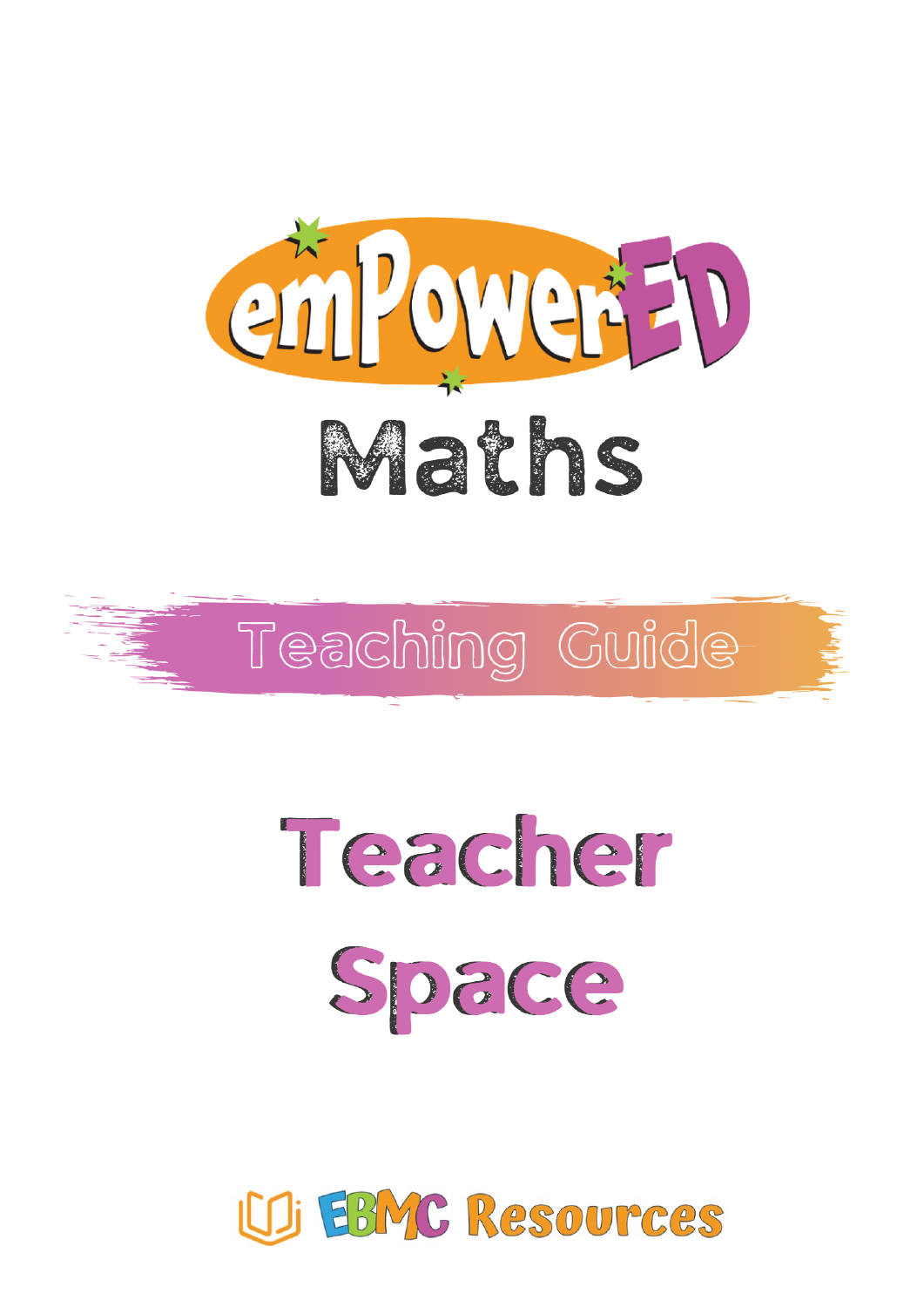

# **Use It Table of Contents Page**

**Overview:** The Table of Contents Page lists all of the concepts covered in the unit.

**What It Includes:** All Learning Intentions covered in the unit are listed as well as a space for students to record the number of questions they got correct (according to which pages they completed).

| <b>TAHI /15</b> | <b>RUA /15</b> | <b>TORU /15</b> |
|-----------------|----------------|-----------------|
|                 |                |                 |

In the example above, students should only fill in marks for the pages they attempted (e.g. if a student attempted orange Rua page, then he or she would write their mark out of 15 below the orange rectangle).

**Lesson Time:** It will take about 1 minute for students to record the marks for their work if done each day.



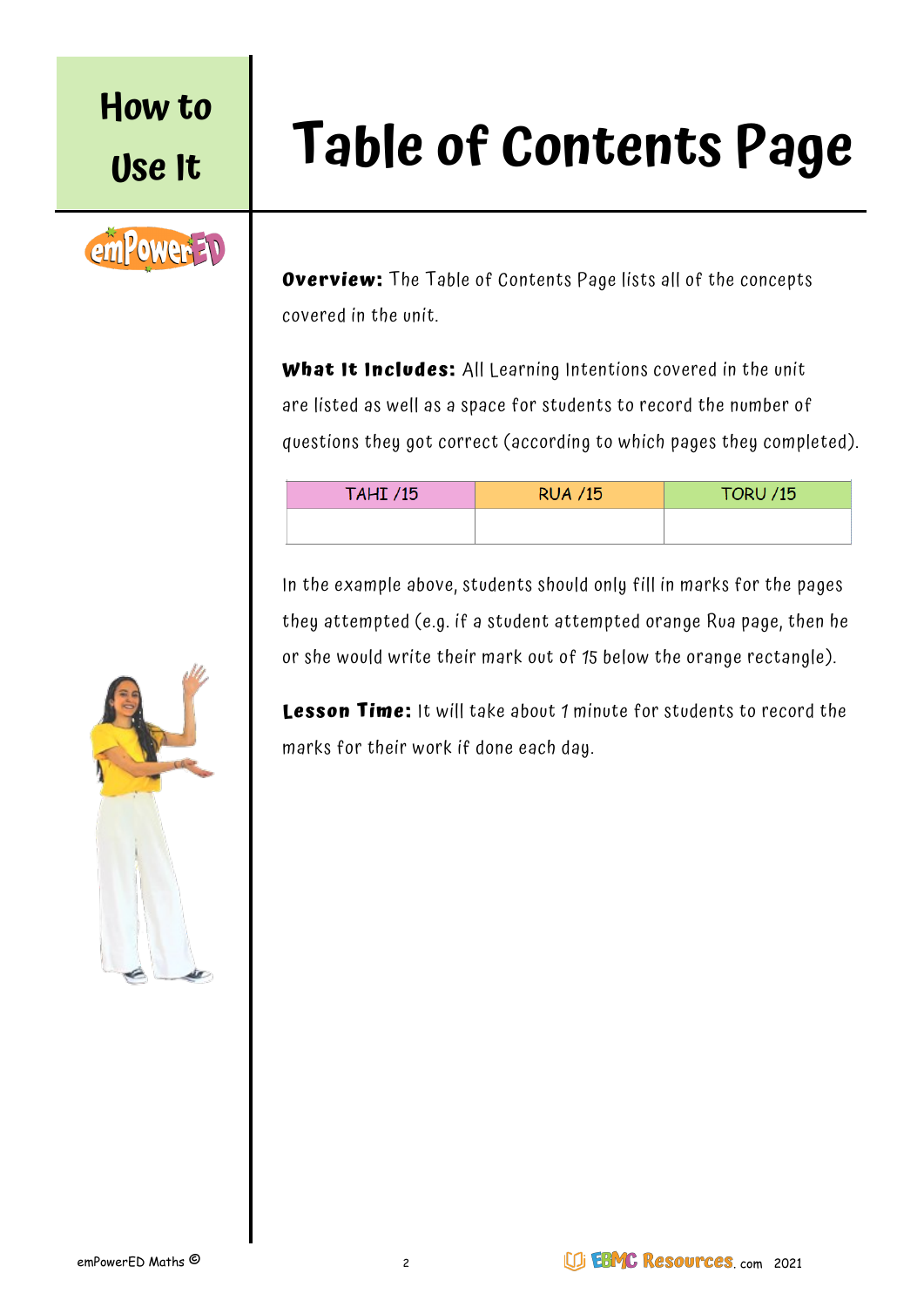# **Table of Contents Page**

- **Recording Marks:** It is important to get students into the habit of recording their marks each day or every other day. The amount of time it takes to record marks will lessen as students become familiar with the process.
- **Workbooks vs Printing:** If you ordered the Student Workbooks, then you're sorted! The Table of Contents are at the front of every unit. If you don't have the workbooks, then you can print the Table of Contents when logged into the website (ebmcresources.com) and have students glue this into their books.
- **Teacher Marking:** You can have students show you their recorded mark once they finish the Practice Pages and before going onto the Puzzle Page. Look for quality and completion of student work. If a student's mark is low, select two problems for the student to re-work in a Working Space Page or in a book. You can also record all student marks in your own mark book to track progress.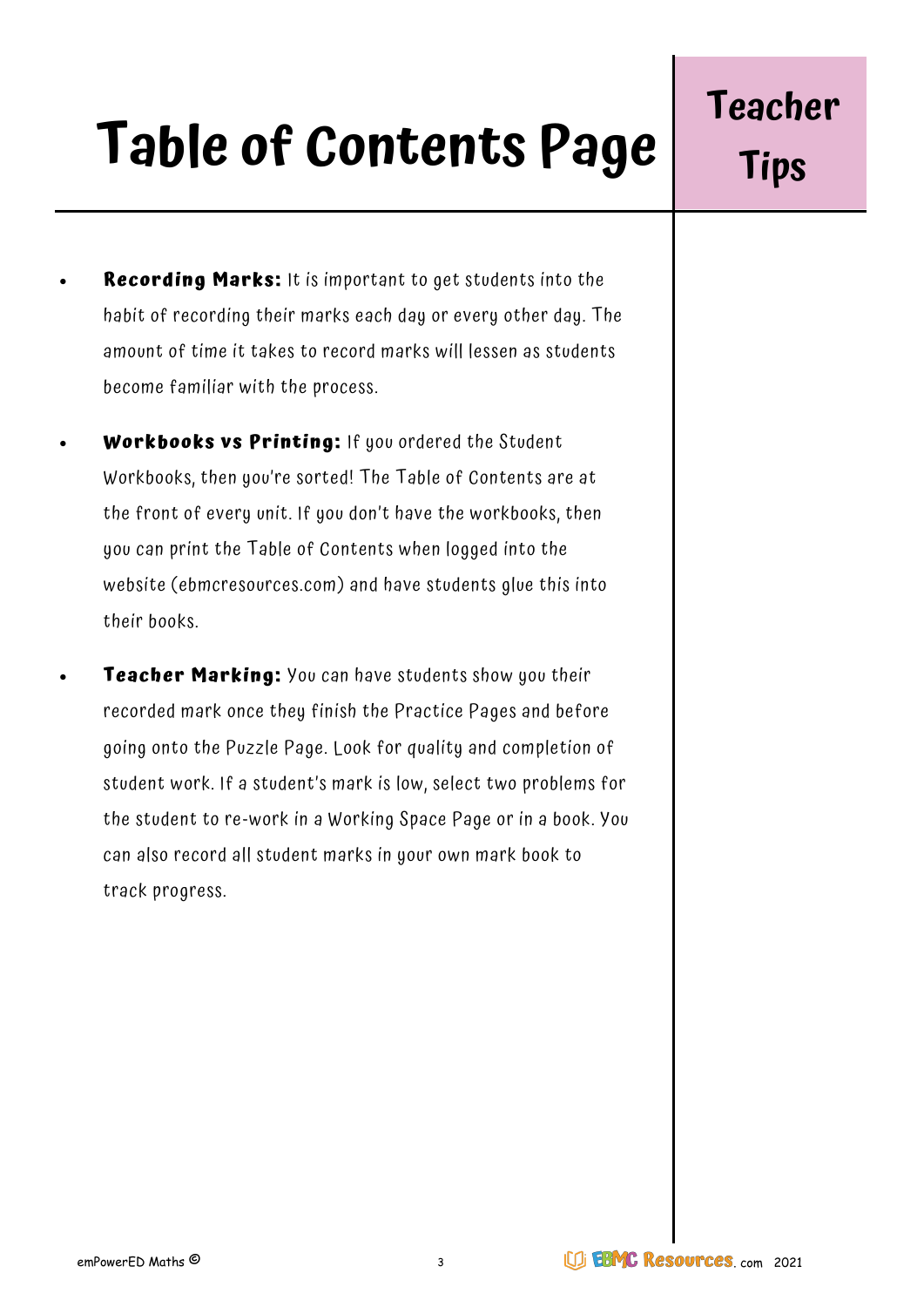### emPower ED

## **Use It Introduction Pages**

**Overview:** The Introduction Pages are the first two pages of every concept. This is the 'teaching' part of the set of concept pages.

#### **What It Includes:**

| Explore              | Open-ended exploration questions to engage student<br>thinking relevant to the concept before teaching |
|----------------------|--------------------------------------------------------------------------------------------------------|
| Notice               | Students look for patterns and draw conclusions                                                        |
| Understand           | Explanation using colour, visuals and examples aimed at<br>building conceptual understanding           |
| Remember             | Recalling prior knowledge from a previous lesson or year.                                              |
| Worked<br>Examples   | Step-by=step guide of the procedure using colour, visuals<br>and examples                              |
| Think About<br>$\mu$ | Discussion questions aimed to deepen student<br>understanding and address common misconceptions        |
| Our Turn             | Differentiated examples to work as a class (teacher and<br>students)                                   |
| <b>Your Turn</b>     | Independent practice questions (support and on-level)                                                  |
| Extension            | Independent practice questions (extension) for students<br>who finish the 'Your Turn' section early    |
| Puzzle               | An activity involving creative solutions for students who<br>finish the 'Extension' questions early    |
| Success<br>Criteria  | Students tick boxes next to statements matching the<br>Learning Intention(s)                           |
| Pause and<br>Reflect | Reflective questions for students to answer about their<br>learning                                    |

**Lesson Time:** It will take roughly 45 minutes to deliver a lesson using both the Introduction Pages and accompanying Teaching Presentation.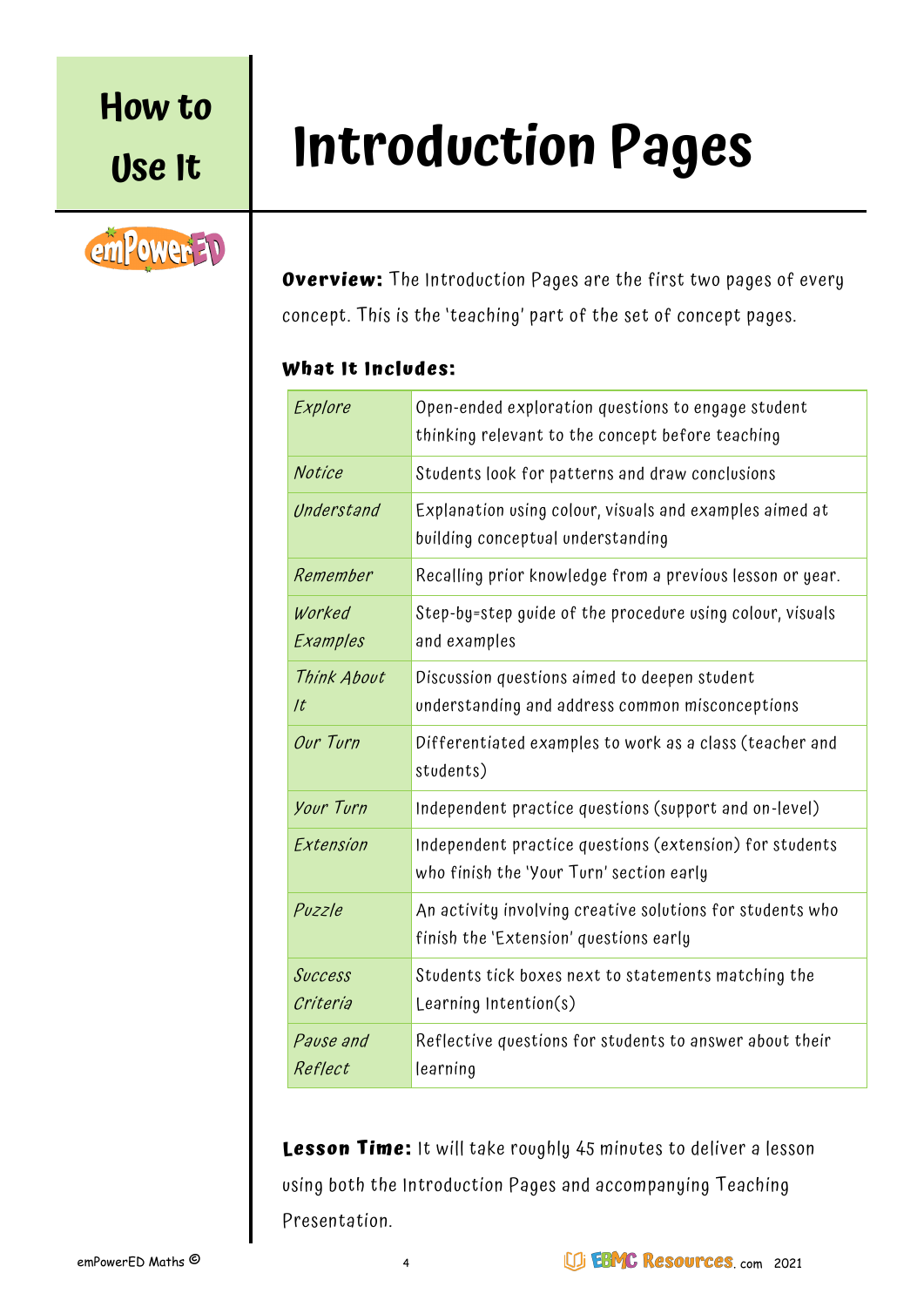## **Introduction Pages**

- **Teaching Presentation:** Remember the Teaching Presentation matches the Introduction Pages — it's easy! Access these slide shows by signing into your account on ebmcresources.com.
- **Preparation:** Read through the Teaching Presentation beforehand so you know what it discusses.
- **Printing:** If you have the Student Workbooks, you will be all sorted! If not, you will need to print the pages from your account on ebmcresources.com. If you are trying to minimize printing, only print the second page of the Introduction Pages containing the 'Your Turn', 'Extension' and 'Puzzle' sections.
- **Checking Student Progress:** Most students will be able to complete the Your Turn section in the allotted time. You can quickly check student progress by marking the first two or three Your Turn questions for each student as you walk around the classroom. This allows you to identify students who may benefit from small group assistance for the concept.
- **Marking:** All answers to the 'Our Turn', 'Your Turn', 'Extension' and 'Puzzle' sections are on the Teaching Presentation. You can display these answers as your class works or at the end.

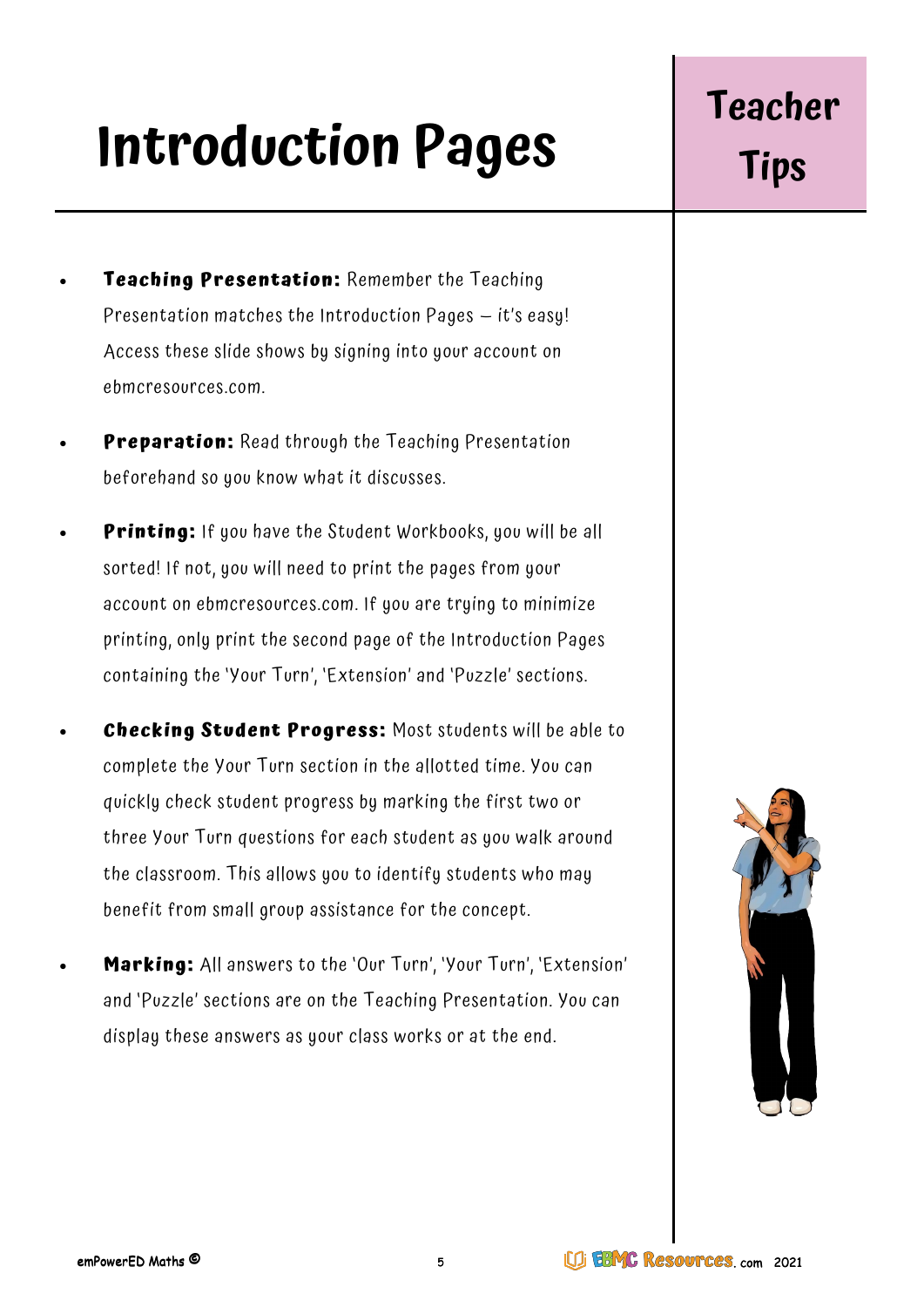### empower =

# **Use It Teaching Presentation**

**Overview:** The Teaching Presentation is a slide show used for teaching a concept that can be accessed by logging into your account on ebmcresources.com.

**What It Includes:** This is a slide show presentation matching the Introduction Pages. It also includes answers for the 'Our Turn', 'Your Turn', 'Extension' and 'Puzzle' sections of the Introduction Pages.

**Lesson Time:** It will take roughly 45 minutes to deliver a lesson using both the Introduction Pages and accompanying Teaching Presentation.



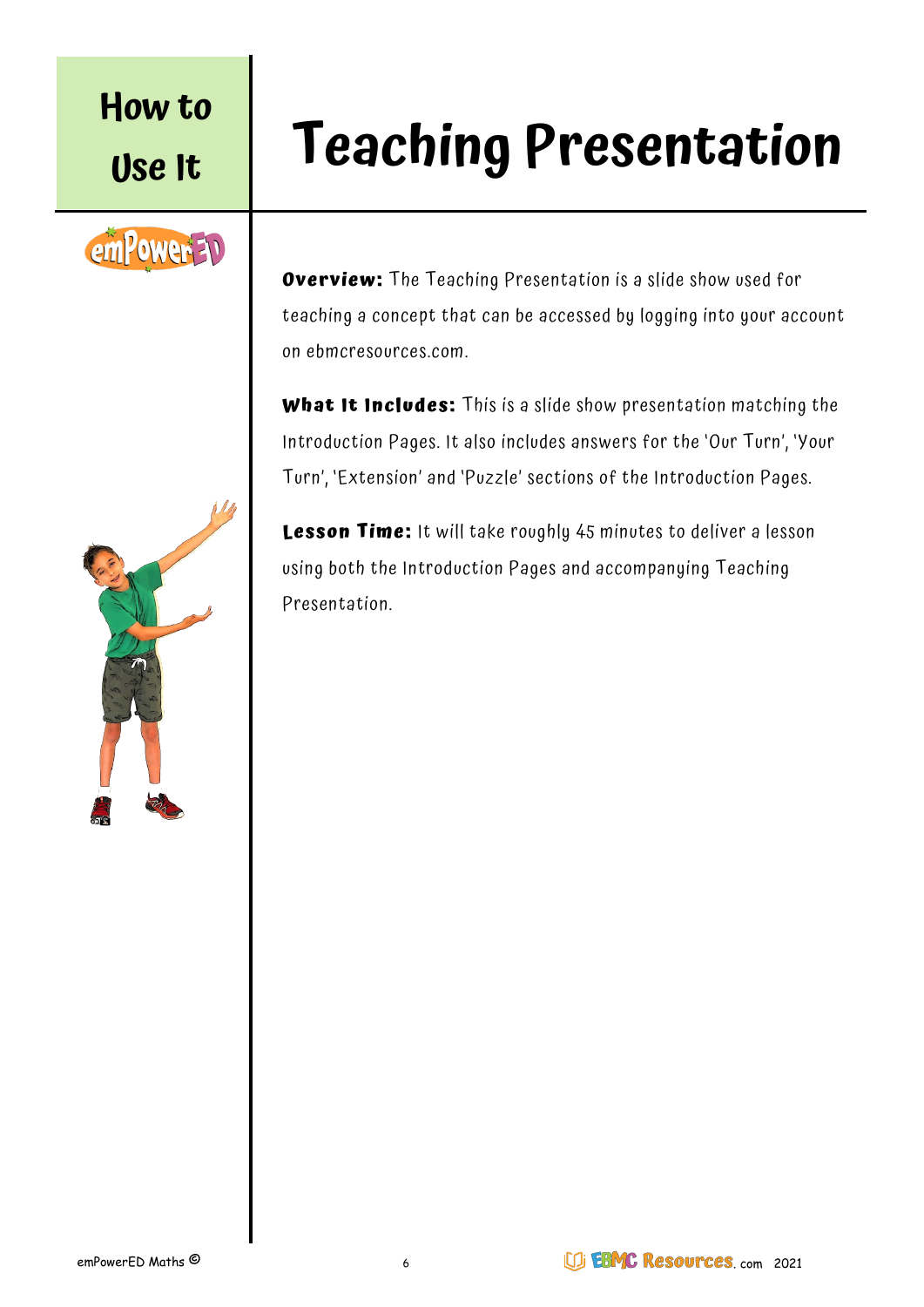# **Teaching Presentation**

- **Introduction Pages:** Remember the Teaching Presentation matches the Introduction Pages — easy! Be sure to print the Introduction Pages for students, unless you have the Student Workbooks. For printing tips, see the Teacher Tips on page 5.
- **Preparation:** Read through the Teaching Presentation (slide show) beforehand so you know what it discusses.
- **Teacher Judgement:** You know your class best. Feel free to skip parts of the Teaching Presentation or add in your own two cents! Keep in mind, the 'Our Turn' section is differentiated select two to four problems that fit your class level.
- **Marking:** All answers to the 'Our Turn', 'Your Turn', 'Extension' and 'Puzzle' sections are on the Teaching Presentation. You can display these answers as your class works or at the end.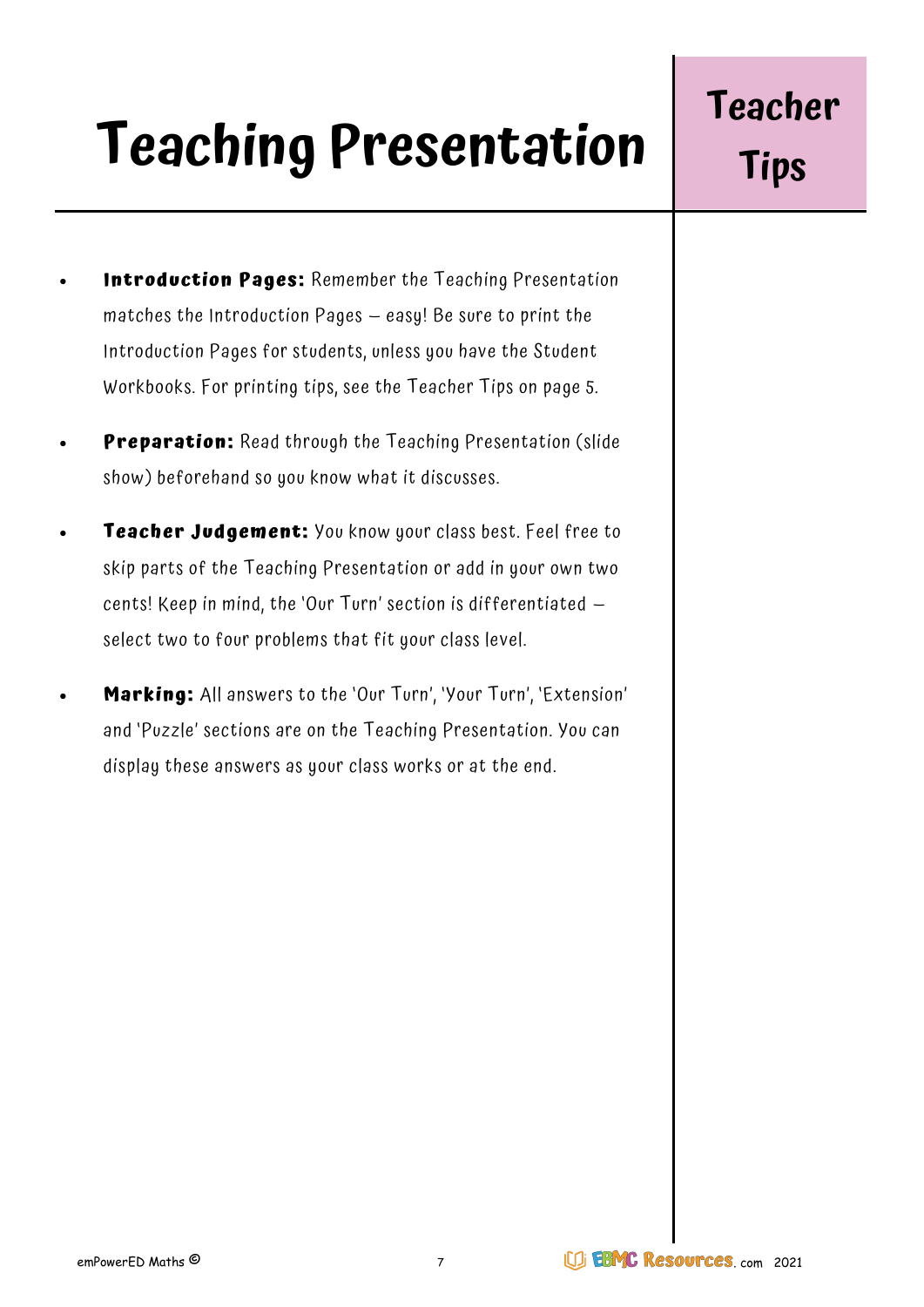### emPower =

### **Use It Practice Pages**

**Overview:** The Practice Pages are the three colour coded pages that contain differentiated questions for each concept.

**What It Includes:** Each concept contains a set of three differentiated Practice Pages (support, on -level and extension). They are colour coded as follows:

#### **Year 7: Red = support, Yellow = on-level, Blue = extension Year 8: Purple = support, Orange = on-level, Green = extension**

**Lesson Time:** It will take between 20 and 45 minutes for students to complete one page, depending on their chosen level and speed.



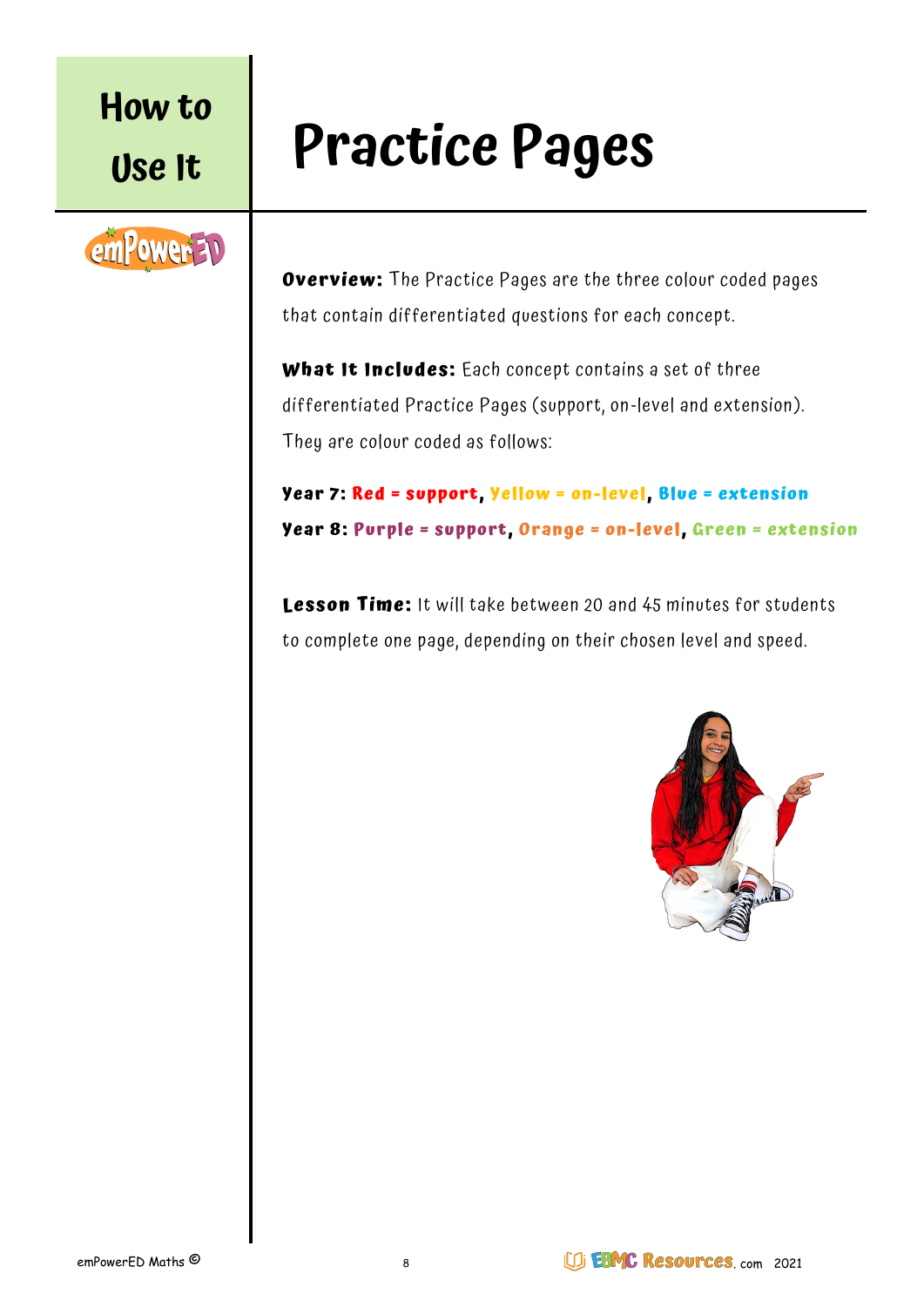## **Practice Pages**

- **The Power of Choice:** Allowing students to choose which level they work on is empowering. Students are generally quite honest with themselves when choosing a level. They can also choose different levels for different concepts (e.g. choose on level for certain topics but support level for more challenging concepts).
- **Early Finishers:** Students who finish the Practice Pages early can continue on to the next level of Practice Page (e.g. if they start on the on-level page then they continue to the extension page) OR they go on to the Puzzle Page.
- **Printing:** If you have the Student Workbooks, you will be all sorted! If not, you will need to print the pages from your online account. If you are trying to minimize printing, print pages double-sided with the following combinations: support and on-level; on-level and extension. Predict the number of copies needed based on the strength of your individual students. Be sure to provide both options as there will be varied levels of understanding in every class — even if classes are streamed!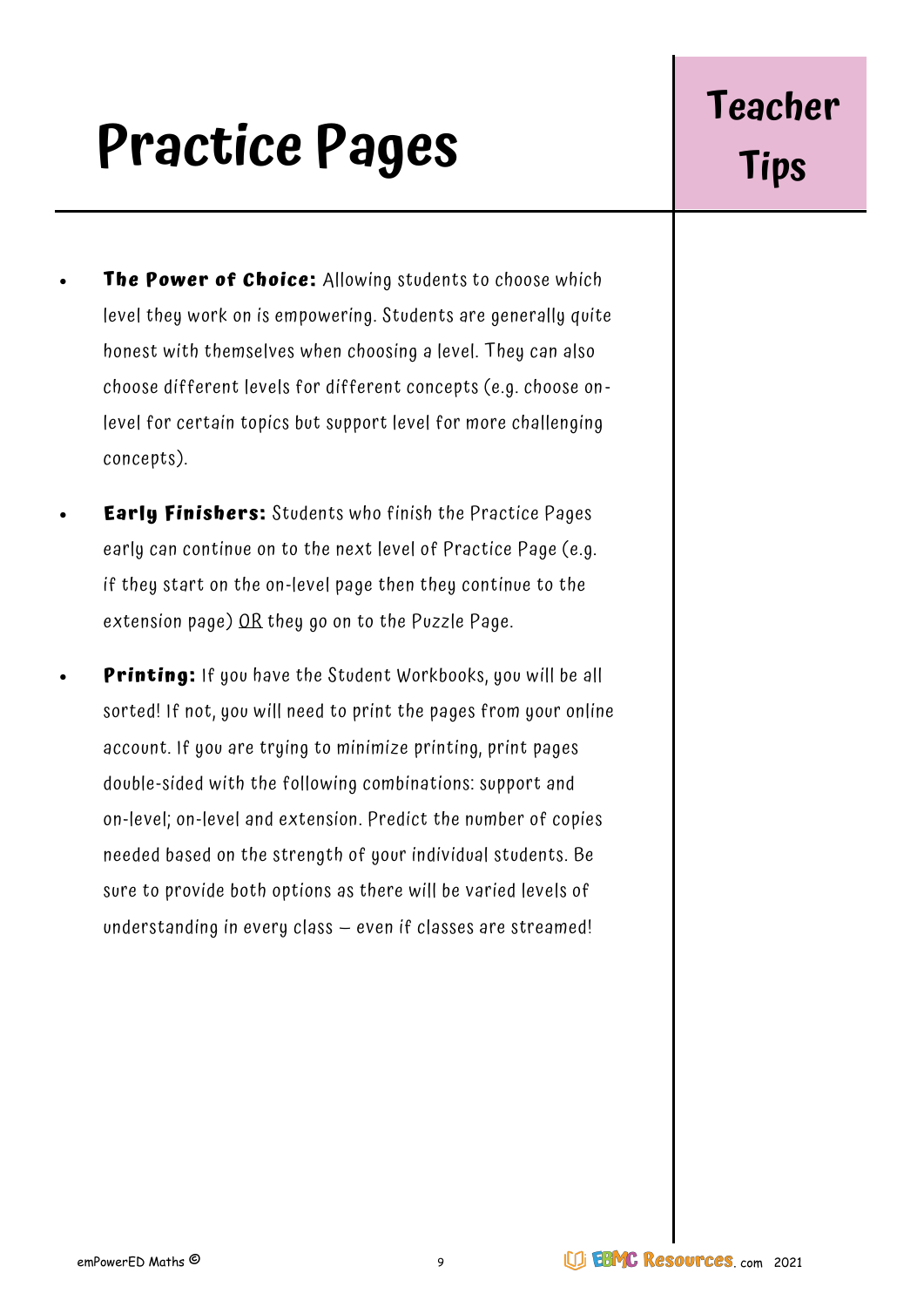empower =

# **Use It Puzzle Page**

**Overview:** The Puzzle Page is a fun activity involving the concept. Questions begin at support level then progress to on -level and extension.

**What It Includes:** Puzzle Pages can vary in format. See the descriptions of the various puzzles below.

| Codebreaker           | Solve problems and find the answer in a code. Write<br>down the corresponding letter and unscramble the<br>letters at the end to find the answer to a joke.                                                                            |
|-----------------------|----------------------------------------------------------------------------------------------------------------------------------------------------------------------------------------------------------------------------------------|
| Maze Runner           | Solve problems in a maze and follow the path that<br>contains the correct answer.                                                                                                                                                      |
| Crossword<br>Maths    | Solve problems and write the answer in a crossword<br>puzzle.                                                                                                                                                                          |
| Favourite<br>Mistakes | Identify common mistakes made by students. Explain<br>what went wrong and solve the problem correctly.                                                                                                                                 |
| Game Time             | Play a game with a partner involving questions<br>relevant to the concept taught.                                                                                                                                                      |
| Addition<br>Trees     | In a pyramid, add adjacent squares and put the sum in<br>the square above them. The answer in the square at<br>the top of the pyramid corresponds to a letter in the<br>code. Unscramble the letters at the end to find the<br>answer. |

**Lesson Time:** These puzzles will take between 10 and 20 minutes for students to complete, depending on their understanding of the concept and speed.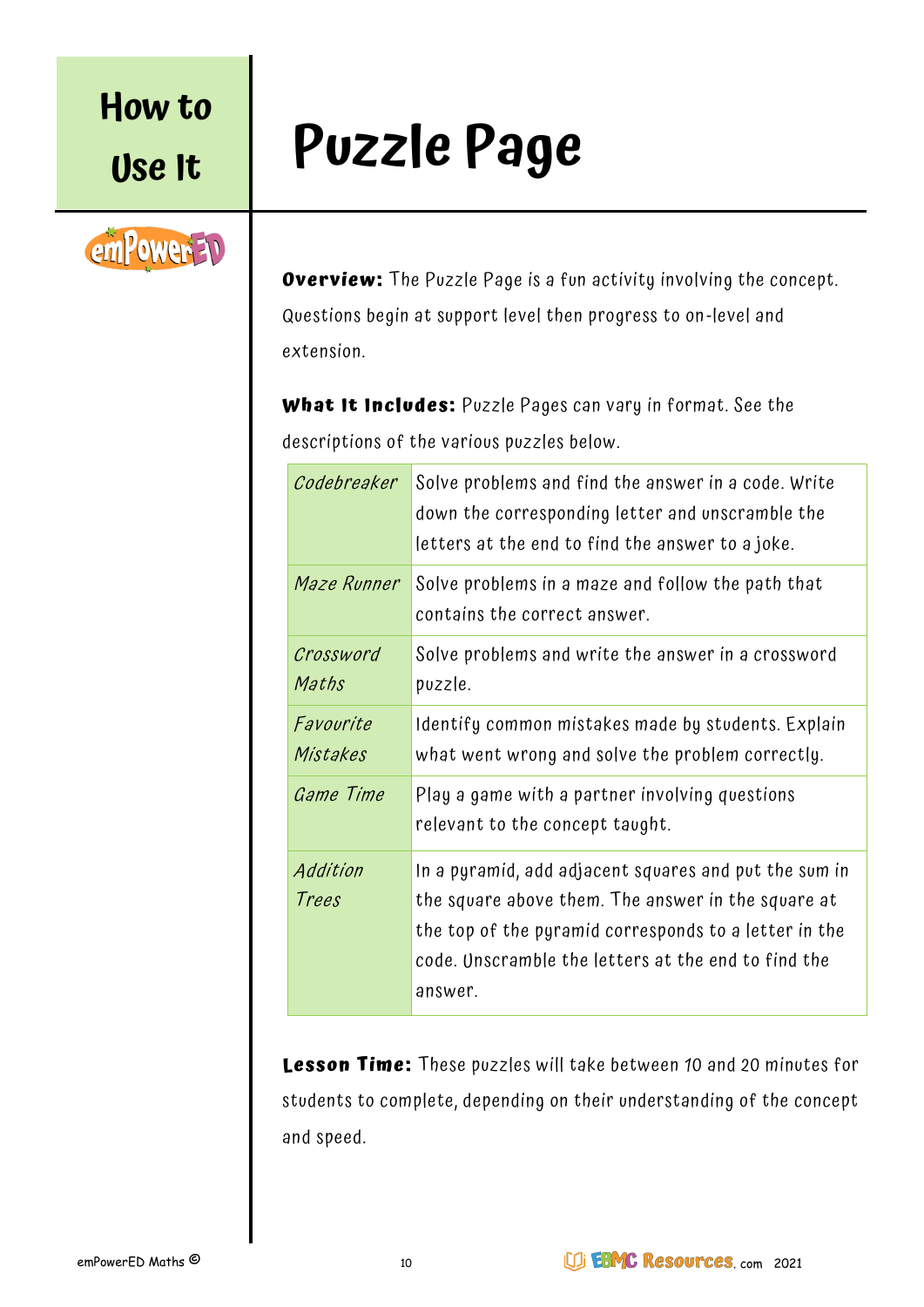## **Puzzle Page**

- **Early Finishers:** Students who finish the Puzzle Page early can complete any previous pages not yet finished. They can also record their marks in the Table of Contents Page.
- **Printing:** If you have the Student Workbooks, you are all sorted! If not, you will need to print the pages. Print one Puzzle Page for each student. They are a lot of fun and all students will want to participate!
- **Student Understanding:** The Puzzle Page is a fast way to gauge student understanding. You can quickly see if a student is on the right or wrong track depending on the letters they are getting in the Codebreakers or the path they are following in Maze Runners. This also helps students recognize their own mistakes (e.g. if they end up with letters m, q and n then they know they have made a mistake since there is no three letter word made of those letters).
	- **Short on Time or Revising?** Skip the Practice Pages and have the class work on the Puzzle Page! The problems are differentiated within the page and it is easy to spot student misconceptions (see tip above).

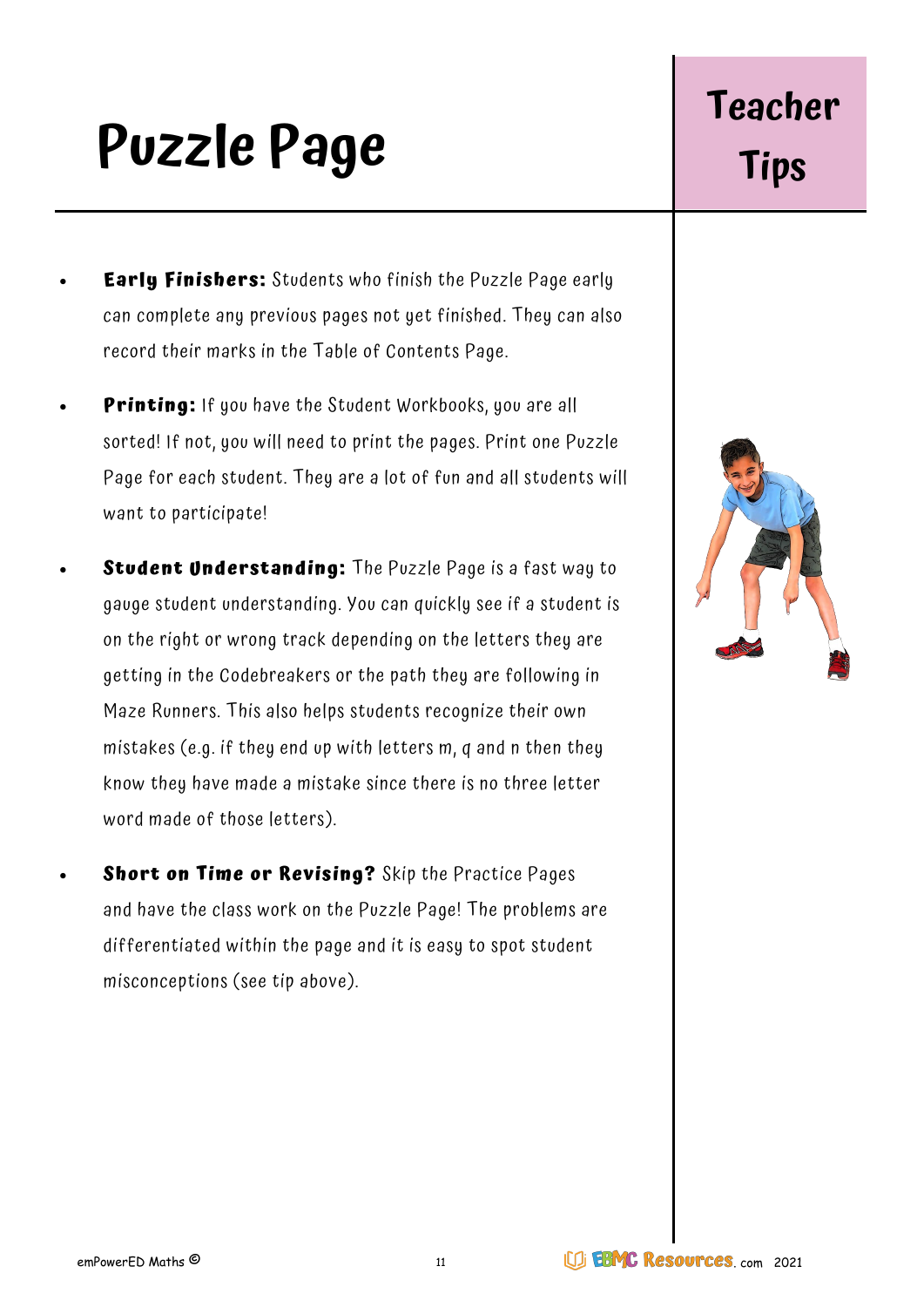### **Use It Test Pages**



**Overview:** The Test Pages are included at the back of each unit. There are three levels (support, on-level and extension). The levels match the colours of the Practice Pages.

```
Year 7: Red = support, Yellow = on-level, Blue = extension
Year 8: Purple = support, Orange = on-level, Green = extension
```
**What It Includes:** 15-30 problems based on the content covered in the unit.

**Lesson Time:** The tests will take between 30 and 60 minutes for students to complete , depending on their understanding of the concept, test level and speed.

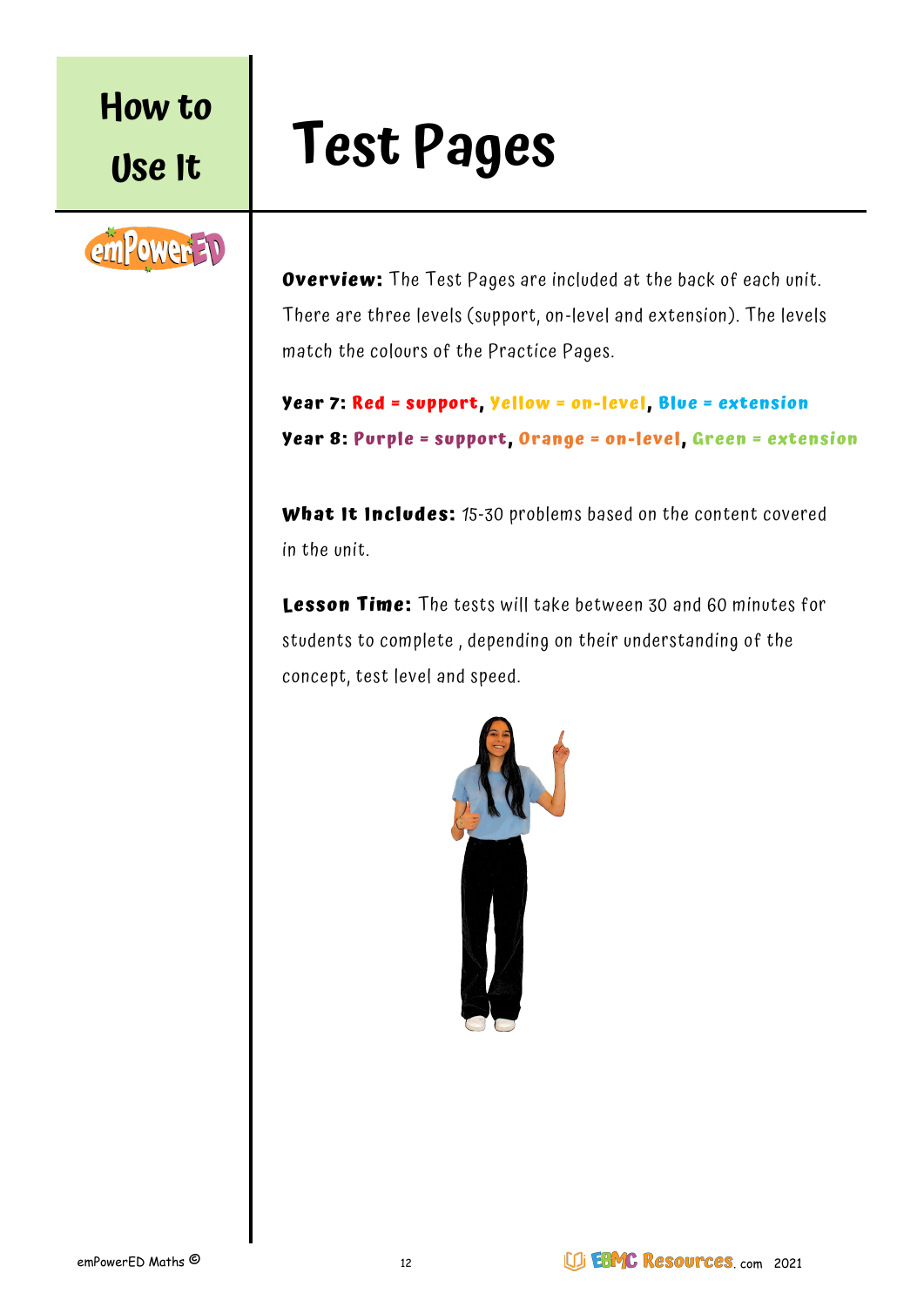# **Test Pages**

- **Pre-Test/Post-Test:** You can give students the same test at the beginning and end of the unit to track their progress.
- **Practice Test:** If your school has a department-wide test, you can use the Test Pages provided as either an in -class practice test or take-home revision material.
- **Printing:** Either print the same level test for the whole class or the appropriate level for individual students. It's up to you!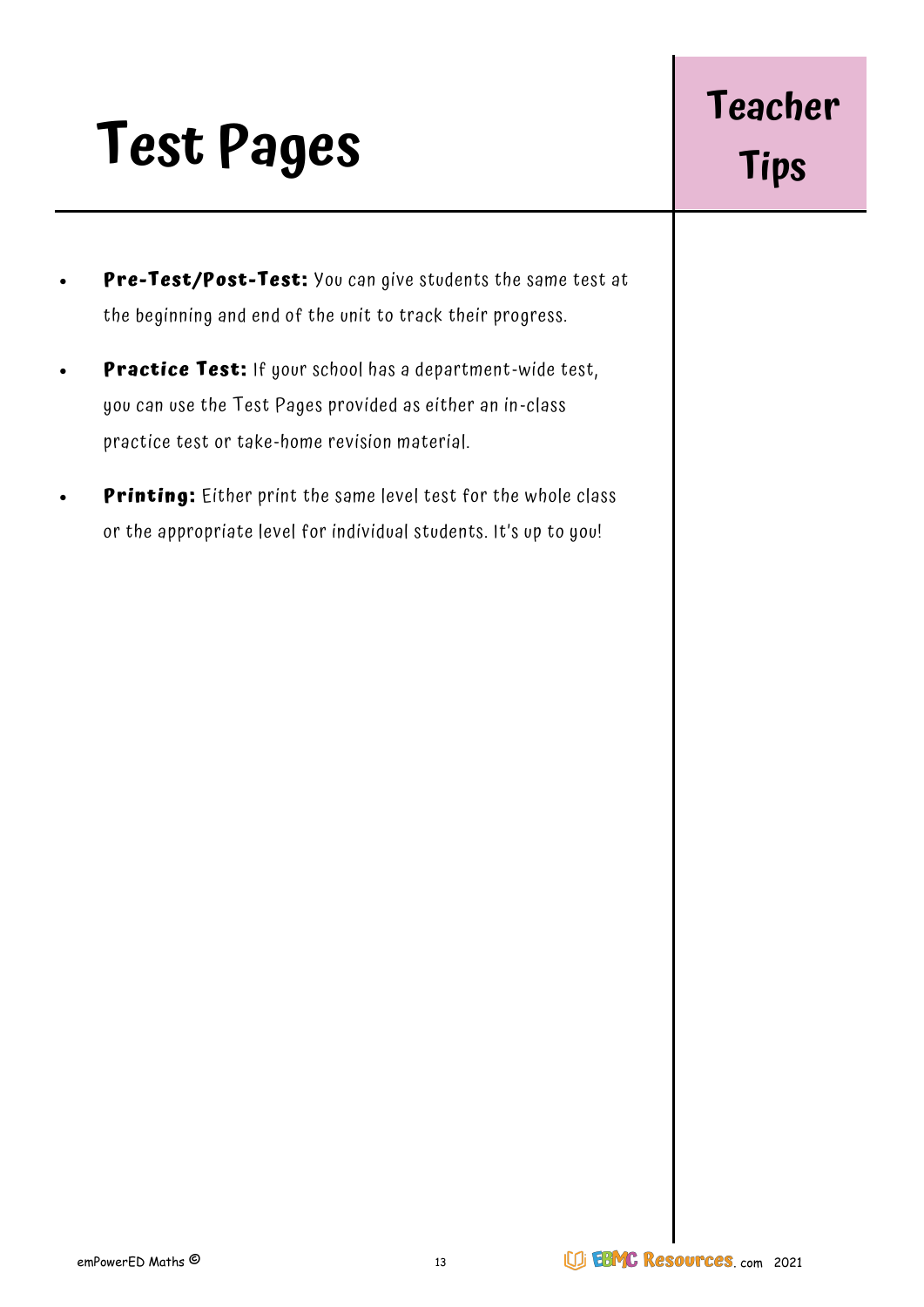### emPower =

### **Use It Answer Pages**

**Overview:** The Answer Pages are accessible by logging into an account on the website (ebmcresources.com). These pages can be projected onto a board for marking or printed for students to use. A hard-copy Answer Book is also available through the website (ebmcresources.com/purchase-now).

**What It Includes:** Answers to all of the Practice Pages and Puzzle Pages, organised by concept. Most of these pages also provide working so students can spot where they have made errors.

**Lesson Time:** It will take between 5-10 minutes for students to mark their work, depending on speed.